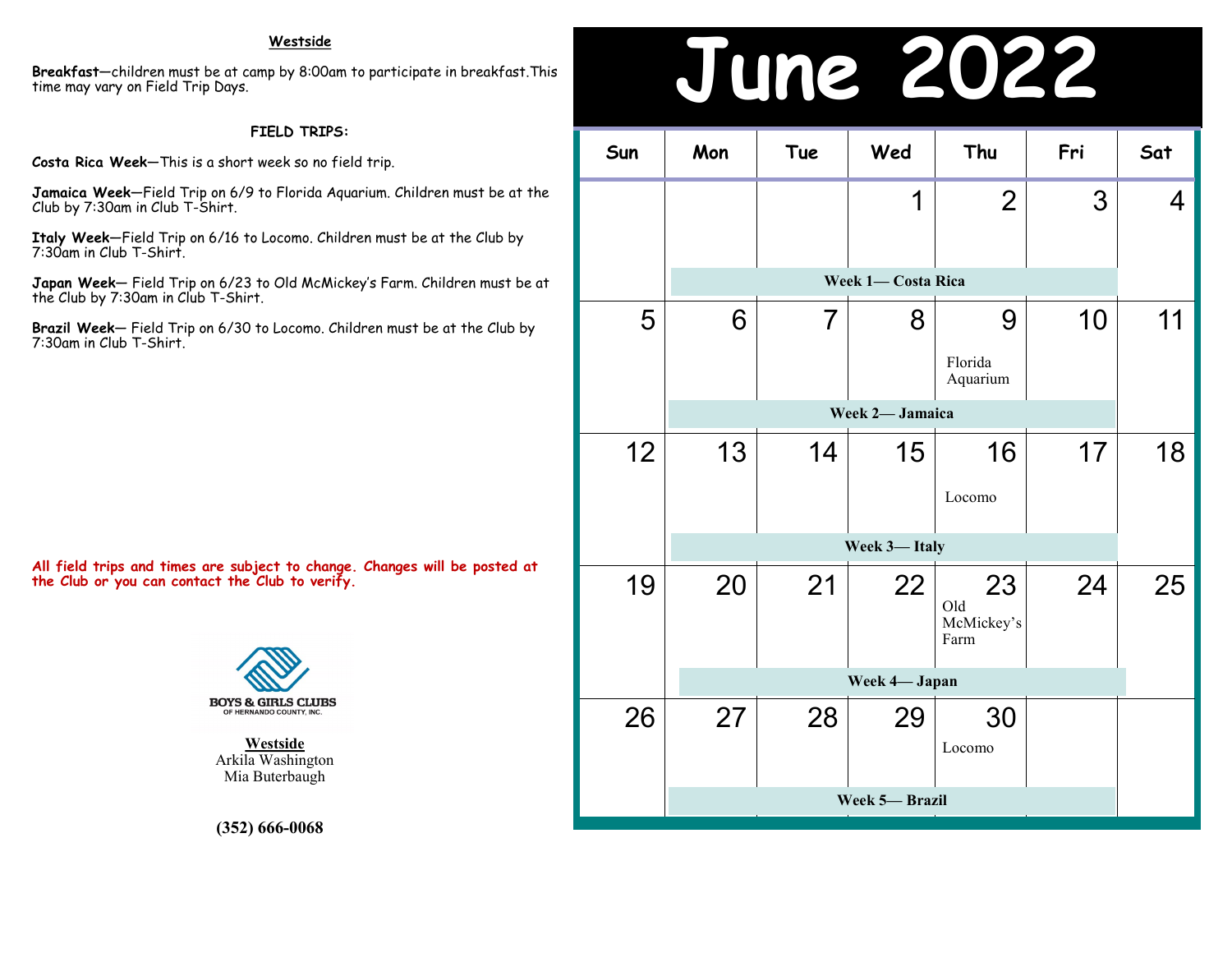#### **Westside**

**Breakfast**—children must be at camp by 8:00am to participate in breakfast.This time may vary on Field Trip Days.

#### **FIELD TRIPS:**

**France Week**—Field Trip on 7/7 to Homosassa Springs. Children must be at the Club by 7:30am in Club T-Shirt.

**Egypt Week**—Field Trip on 7/14 to Locomo. Children must be at the Club by 7:30am in Club T-Shirt.

**Australia**—Field Trip on 7/21 to Spring Hill 8 Cinema. Children must be at the Club by 7:30am in Club T-Shirt.

**India Week**—Field Trip on 7/28 to Locomo. Children must be at the Club by 7:30am in Club T-Shirt.

**All field trips and times are subject to change. Changes will be posted at the Club or you can contact the Club to verify.**



**Westside** Arkila Washington Mia Buterbaugh

**(352) 666-0068**

### **July 2022 Sun Mon Tue Wed Thu Fri Sat** 1 2 3 4 5 6 7 8 9 10 11 12 13 14 15 16 17 18 19 20 21 22 23 24 25 26 27 28 29 30 31 **Week 7—Egypt** Spring Hill 8— Movies **Week 8—Australia** Locomo **Week 9—India Week 5—Brazil** Homosassa Springs **Week 6—France** Locomo